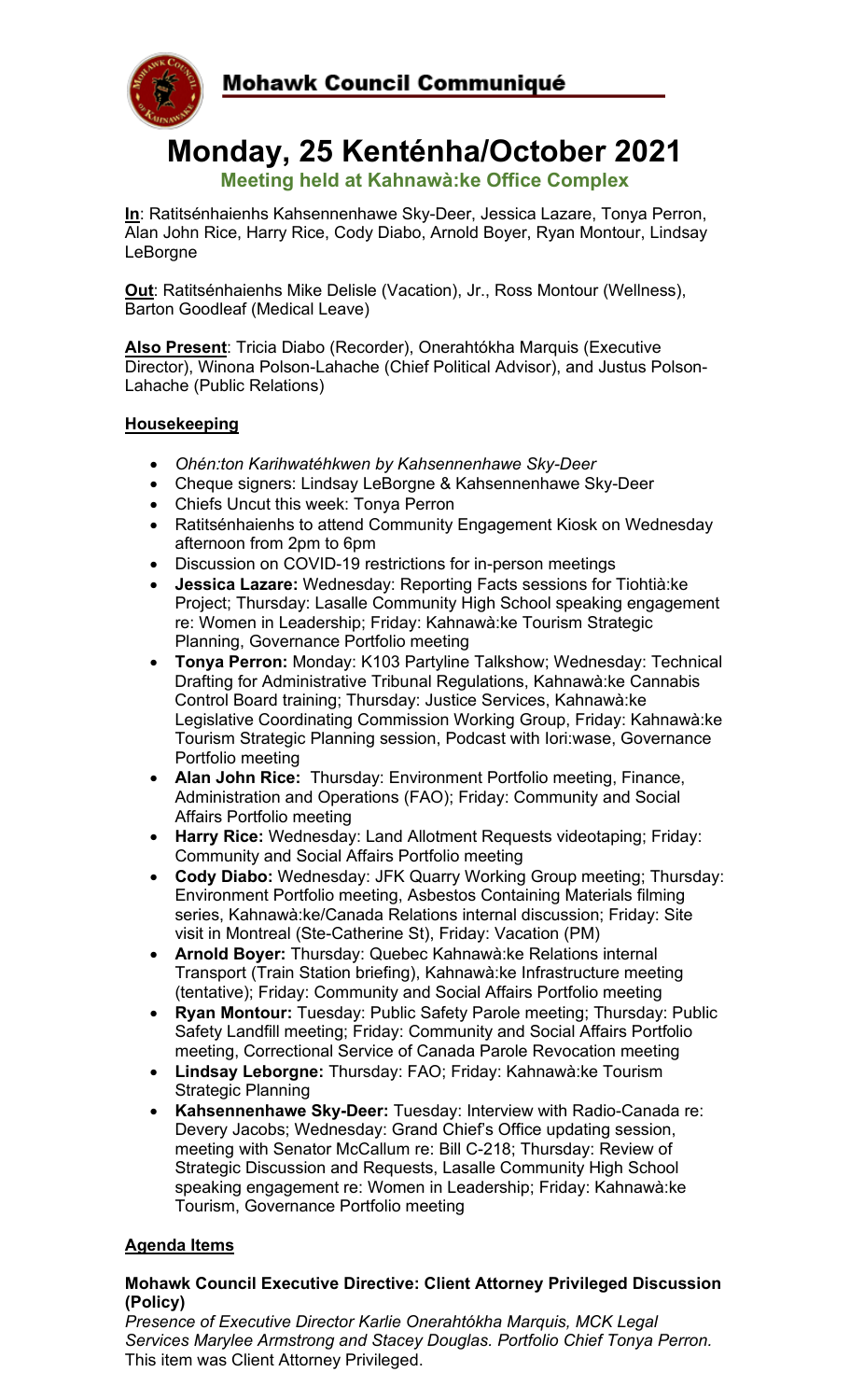

## **Discussion: Confidential Discussion (Gaming)**

*Presence of Will Golby, Dean Montour and Murray Marshall and guests. Portfolio Chief Mike Delisle, Jr.* This item was confidential.

#### **Mohawk Council Executive Directive: Membership Transfers x3**

*Presence of Office of the Kanien'kehá:ka of Kahnawà:ke Registry, Melanie Gilbert and Shari Lahache. Portfolio Chief Alan John Rice.* Catherine Judith Longboat was officially recognized as Kanien'kehá:ka of Kahnawà:ke on June 3, 2021, MCED to authorize transfer to the Mohawks of Kahnawà:ke federal list. **Passed by Consensus. Jessica Lazare abstained due to conflict of interest.** Dean Tiaohsera'te Borello was officially recognized as Kanien'kehá:ka of Kahnawà:ke on July 21, 2021, MCED to authorize transfer to the Mohawks of Kahnawà:ke federal list. **Passed by Consensus.** Kasandra Marleen Whitebean was officially recognized as Kanien'kehá:ka of Kahnawà:ke on June 2, 2021, MCED to authorize transfer to the Mohawks of Kahnawà:ke federal list. **Passed by Consensus.**

#### **Kahnawà:ke Legislative Coordinating Commission (KLCC) 2021-2024 Legislative Calendar**

*Presence of KLCC Coordinator Leslie Skye. Portfolio Chief Tonya Perron.* Request to prioritize and coordinate legislation currently proceeding through the Community Decision Making Process by setting the Legislative Calendar for the 2021-2024 term of office. MCED establishing the Legislative Calendar with the following legislation (which were previously put on hold due to the 2020 pandemic):

*Kahnawà:ke Residency Law* through the Type I Process, Amendments to the *Kahnawà:ke Animal Control Law* through the Type II Process, Proposed *Kahnawà:ke Labor Law* through the Type II Process, and the Proposed *Kahnawà:ke Tobacco Law* through the Type I Process **Passed by Consensus.**

## **Council Updates**

- Discussion on Quebec's politicizing of the land acknowledgement instated by the Montreal Canadiens sports club.
- Kahsennenhawe Sky-Deer updated on discussion with Minister Lafrenière; trip to New York City with Hydro Quebec to meet with representatives from the NYC Mayor's office, city boroughs, environmental groups, and energy industry; and meetings with the Church Committee and Jesuits Order of Canada groups and on follow up actions to the issue surrounding the remains of Leon Lajoie.
- Harry Rice updated on Parks Canada request regarding repatriation of remains; COVID wellness action team; Tioweró:ton Meet and Greet with Caretakers and Kanehsatà:ke Grand Chief Victor Bonspille; and land acknowledgements provided at recent speaking engagement.
- Jessica Lazare updated on discussion with Language Center regarding Language Law; interview with Eastern Door on Community Engagement Kiosk; Consultation Committee Meeting; and concerns surrounding Delson industry project.
- Tonya Perron updated on Kahnawà:ke Cannabis Control and Operations regarding preparation of applications; co-presentation with Health Canada on the Memorandum of Understanding to the British Columbia First Nations Leadership Council Cannabis Working Group; media requests; and KLCC working group meeting.
- Alan John Rice updated on the Quebec announcement on childcare; issues surrounding membership verifications for individuals requesting documentation for financing purposes; and meeting with Housing Unit.
- Cody Diabo updated on Tobacco Working group meeting; Tioweró:ton Meet and Greet with Caretakers and Kanehsatà:ke Grand Chief Victor Bonspille; Asbestos Working Group Risk Assessment; and Arcadis Risk Assessment update.
- Arnold Boyer updated on Kahnawake Shakotiia'takehnhas Community Services Board of Directors meeting; follow-up on questions received from Community Engagement Kiosk; Asbestos Working Group meeting and